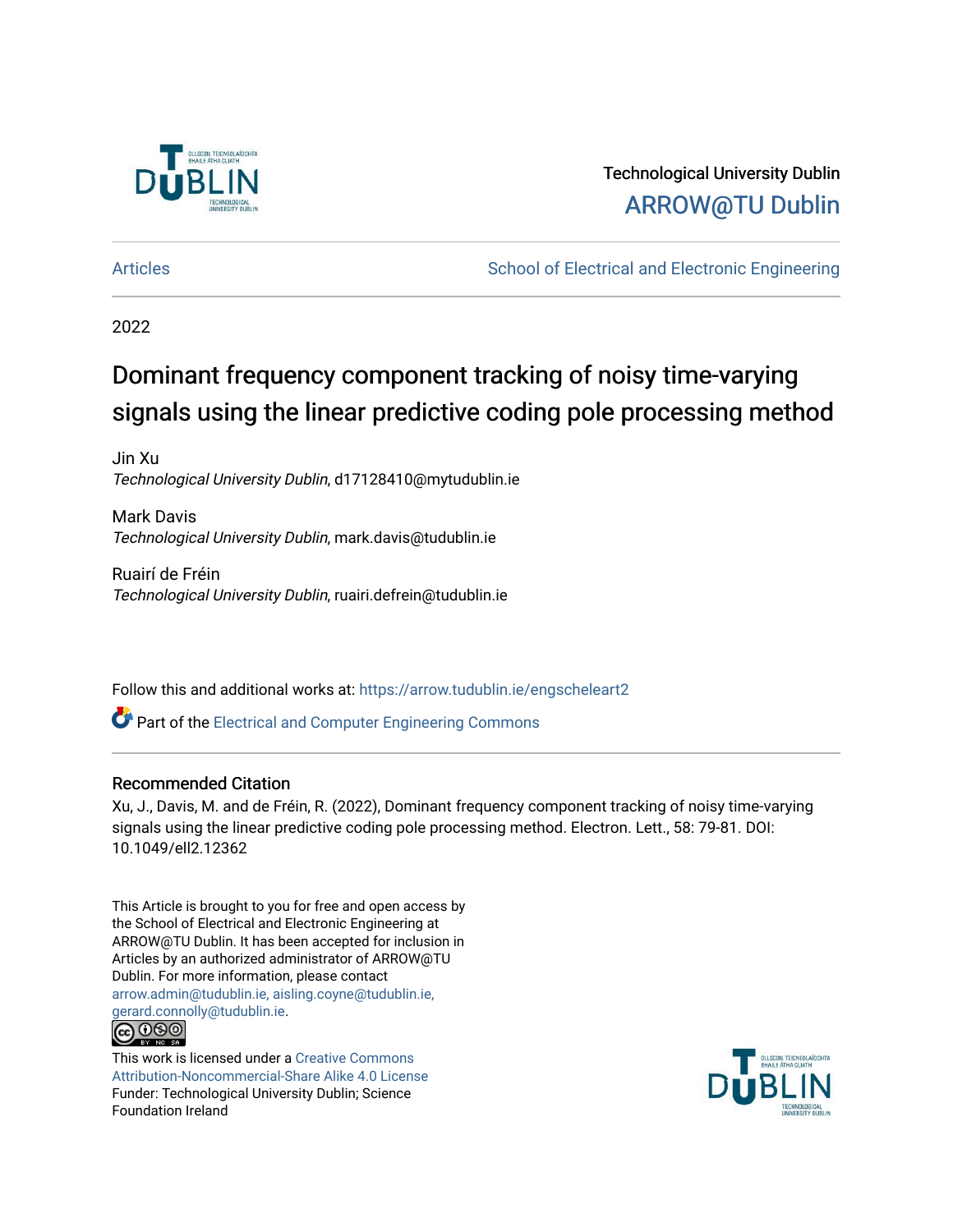## **Dominant frequency component tracking of noisy time-varying signals using the linear predictive coding pole processing method**

Jin Xu, $^{\boxtimes}$   $\bullet$  Mark Davis,  $\bullet$  and Ruairí de Fréin  $\bullet$ 

*School of Electrical and Electronic Engineering, Technological University Dublin, Dublin, Ireland (E-mail: mark.davis@tuduublin.ie, ruairi.defrein@tudublin.ie)*

Email:  $d17128410$ @mytudublin.ie

The linear predictive coding pole processing (LPCPP) method proposed in our previous work overcomes the shortcomings of the LPC method, especially its sensitivity to noise and the filter order. The LPCPP method is a parameterised method that involves processing the LPC poles to produce a series of reduced-order filter transfer functions to estimate the dominant frequency components of a signal. This paper analyses the ability of the LPCPP method to track the frequency changes of noisy, time-varying signals in real-time. Linear chirped frequency modulation signals are used in a series of experiments to simulate signals with different rates of frequency change. The results show that the LPCPP method can achieve real-time tracking of the dominant frequency in the signal and outperforms the LPC method under different frequency change rates and different noise levels. Specifically, the valid estimate percentage of LPCPP is up to 41.3% higher than that of LPC which indicates that the LPCPP method significantly improves the validity of frequency estimates.

*Introduction:* The objective of frequency tracking is to estimate the dominant frequency of a signal within a short time interval. This technique is a useful tool in many practical applications, such as recognising users' emotions by analysing the frequency characteristics of EEG signals in real-time [1], diagnosing engine failures by analysing the engine sounds [2], controlling and protecting power equipment by tracking the frequency changes of the power system [3]. Time-frequency analysis methods provide a way to estimate the signal frequency components and reveal their time-varying features. Many time-frequency methods are waveform methods, such as the short-time Fourier transform and the continuous wavelet transform [4]. These methods are excellent at demonstrating whether a certain frequency component exists or not by showing how the energy of the signal is distributed across the timefrequency domain. The linear predictive coding (LPC) method provides a parameterised time-frequency method that can give us frequency estimates. The LPC method has been widely used for encoding signals and it has been influential in the field of speech coding for the past 40 years [5]. Recently, the LPC method has been applied to EEG signal analysis [6] and data transmission [7]. In our previous work [8], a new parameterised time-frequency method called linear predictive coding pole processing (LPCPP) was proposed which is based on a *z*-plane analysis of the LPC poles. It uses the LPC poles to produce a series of reduced-order filter transform functions which can overcome the shortcomings of LPC, specifically its sensitivity to noise and its filter order [6, 8–10]. The LPCPP method can identify the dominant frequency of single-component and multi-component signals. A detailed description of the LPCPP method can be found in our previous work [8].

In this paper, the ability of the LPCPP method to track the dominant frequency changes in real-time is further analysed. The term "real-time" in this paper means that the LPC-based methods (i.e. LPCPP method and LPC method) can estimate the frequency at every sampling instant. Linear chirped frequency modulation (LCFM) signals are used to facilitate the analysis of the frequency tracking performance of the LPCPP method under different rates of frequency change. Furthermore, four performance metrics are proposed to analyse the frequency tracking performance and the LPC method is used as a benchmark method. The experimental results show that: (1) The LPCPP method is a new parameterised time-frequency method that can achieve real-time dominant frequency tracking in a noisy, time-varying signal; (2) The LPCPP method has a greater ability to track the dominant frequency changes than LPC under different frequency change rates; (3) The LPCPP method tracks the dominant frequency changes, under different noise levels, in a robust way.

*Method Introduction:* LPC is a method for encoding a sampled signal at time *n* using a linear function of the past samples of the signal, i.e.  $\hat{s}(n) = \sum_{i=1}^{P} a_i s(n-i)$  where *P* is the LPC filter order. The coefficients *a* are  $\sum_{i=1}^{P} a_i s(n-i)$  where *P* is the LPC filter order. The coefficients,  $a_i$ , are determined by minimising the sum of squared differences between the actual signal  $s(n)$  and the linearly predicted ones  $\hat{s}(n)$ . The LPC synthesis filter  $H(z)$  given by

$$
H(z) = \frac{1}{1 - \sum_{i=1}^{P} a_i z^{-i}}\tag{1}
$$

The fundamental theorem of algebra tells us that  $H(z)$  has  $P$  complex poles which are the values of *z* for which  $H(z) = \infty$ . The poles occur in complex conjugate pairs which are mirrored in the *z*-plane. Here, the poles with non-negative imaginary parts  $\text{Im}(z_i) \geq 0$  are considered as the outputs of LPC method [11]. The frequencies estimated by LPC are  $\{\hat{f}_1, \hat{f}_2, \ldots\}.$ 

The LPCPP method is based on a *z*-plane analysis which processes the LPC poles to produce a series of reduced-order transfer functions in order to obtain a more accurate and more robust frequency estimate. The LPCPP method is comprised of three steps.

In the first step, the LPC poles are categorised into dominant poles and non-dominant poles based upon an analysis of the spectral peaks in the LPC spectrum. A threshold value  $\gamma$  is used to identify the dominant peaks in the LPC spectrum. The LPC poles closest to the dominant peaks are marked as the dominant poles  $d_k$  where  $k = 1, 2, ..., M$  and M is the number of the dominant poles. The rest of the poles are marked as non-dominant poles. It is to be noted that the LPC poles here still only consider the poles with non-negative imaginary parts  $Im(z_i) > 0$ .

The second step is to identify the local poles associated with each dominant pole. The non-dominant poles located around the dominant poles will determine the location of the spectrum peaks and these poles are called local poles. A parameter  $\alpha$  is defined. When a non-dominant pole is less than  $\alpha$  Hz away from a dominant pole, it is considered to be an associated local pole  $\tilde{d}_{kj}$ ,  $j = 1, 2, ..., L_k$  of the *k*th dominant pole  $d_k$ . The number of local poles for the *k*th dominant pole is  $L_k$ . It should be noted that the different dominant poles may share common local poles.

In the third step, the dominant poles and their corresponding local pole(s) are used to form a series of reduced order transform functions  $\tilde{H}_k$  given by

$$
\tilde{H}_k(z) = (d_k - z^{-1}) \times \prod_{j=1}^{L_k} (\tilde{d}_{kj} - z^{-1})
$$
\n(2)

As the new filter transfer function  $\tilde{H}_k$  has a lower order and a single dominant pole, it is easier to determine the spectral peak. The peak  $\tilde{f}_k$  of  $\tilde{H}_k$ is the *k*th estimation frequency of the LPCPP method. So the frequency estimation results of the LPCPP method are  $\{\tilde{f}_1, \tilde{f}_2, \ldots\}$ .

*Experimental set-up:* The linear chirped frequency modulation (LCFM) signal has an instantaneous frequency sweep  $f(t)$  given by  $f(t) =$  $f(0) + \delta t$ . The ratio  $\delta = \Delta f / \Delta t$  represents the frequency change rate where  $\Delta f$  represents the frequency change over the interval  $\Delta t$ . The frequency of the LCFM signal increases linearly with time. additive white Gaussian noise (AWGN) is added to the signal. The spectral components of AWGN are uniformly distributed and have an equal intensity at all frequencies.

The instantaneous frequency at a time *t* is estimated from a narrow sample window of the signal which is composed of *w* samples on either side of the time instant  $t$  and the window size for each instantaneous frequency estimation is  $(2w + 1)$  samples. A diagram of the sample window is shown in Figure 1(a). As the instantaneous frequency  $f(t)$  of the LCFM signal is known, the frequency error *e* can be defined as the absolute value of the difference between the instantaneous frequency and the estimated frequency of the LPC-based method. A threshold value  $β$  is defined, when the frequency error *e* is less than  $β$ , we consider the estimated value to be valid and the real frequency is considered to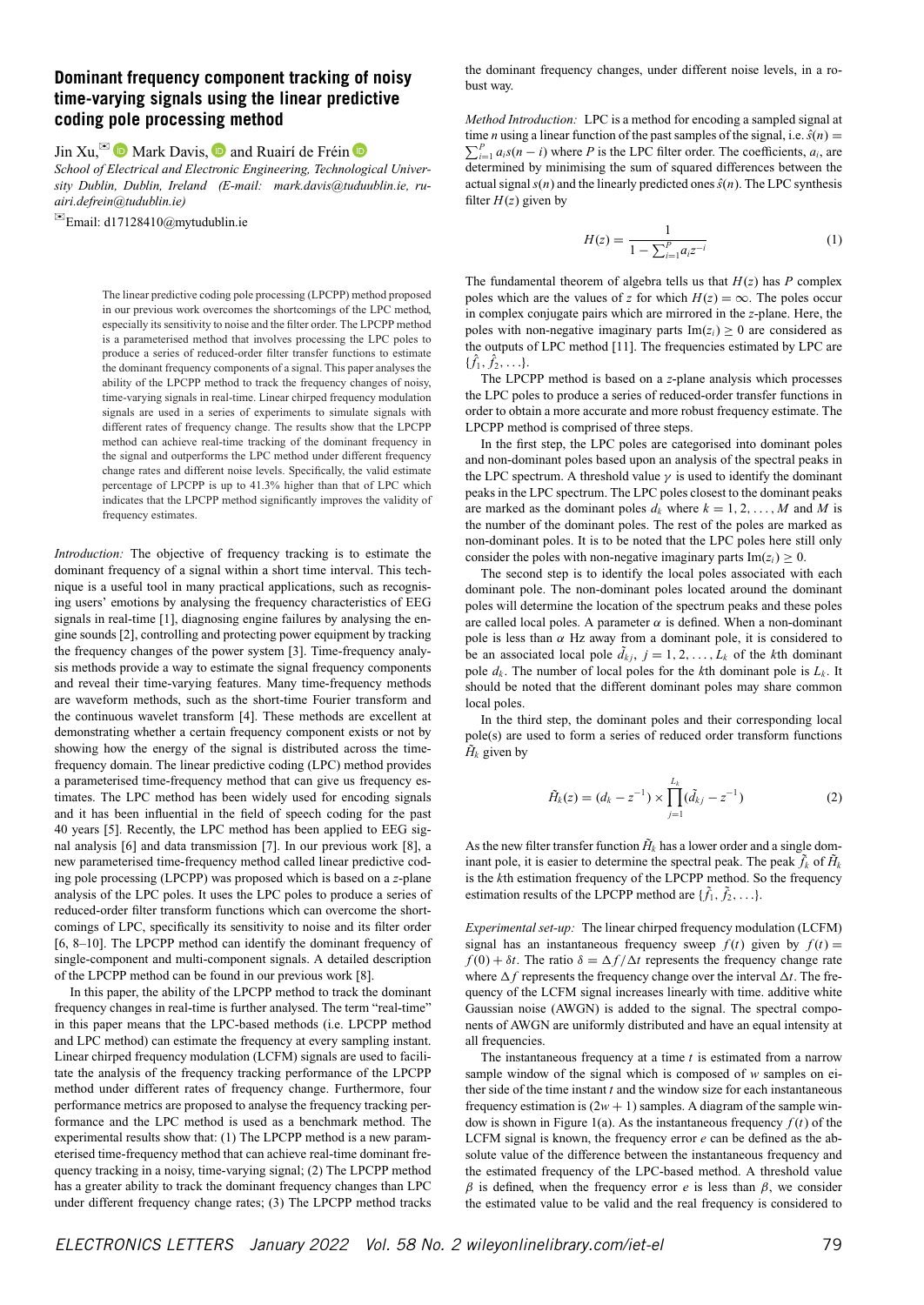

**Fig. 1** *The sampling window and the frequency estimation acceptance criterion*

*Table 1. The measurement parameters*

| <b>Parameters</b>                           | Symbol       |
|---------------------------------------------|--------------|
| The number of all instantaneous frequencies | $N_{\rm y}$  |
| The number of identified frequencies        | $N_{\psi}$   |
| The number of all frequency estimates       | $N_{\phi}$   |
| The number of valid frequency estimates     | $N_{\omega}$ |
| The number of ideal experiments             | $N_{\tau}$   |

*Table 2. The four metrics for LPC and LPCPP methods*

| Method       | $AEP(100\%)$ | VEP (100%) | IFP $(100\%)$ | IEP $(100\%)$ |
|--------------|--------------|------------|---------------|---------------|
| <b>LPC</b>   | 0.77         | 45.37      | 85.76         | 7.87          |
| <b>LPCPP</b> | 0.76         | 84.63      | 85.91         | 84.60         |

be correctly identified as shown in Figure 1(b). In attempting to analyse the frequency estimation performance of the LPCPP method there are some questions that need to be considered. (1) What is the average error between the estimated frequency and the instantaneous frequency? (2) How many estimated frequencies are valid? (3) How many instantaneous frequencies are identified? To answer these questions four measurement parameters are proposed as shown in Table 1.

The average error percentage (AEP) is the average of the relative errors across all the identified frequencies and their corresponding valid estimates. The relative error at time *t* is defined as  $ADP_i = e_i/f(t)$  and the AEP is expressed as the percentage AEP =  $\sum_{i=1}^{N_{\psi}} \text{ADP}_{i}/N_{\chi} \times 100\%$ . The valid estimate percentage (VEP) is the proportion of valid estimates from all the estimates and is defined as the percentage  $VEP =$  $N_{\varphi}/N_{\varphi} \times 100\%$ . The identification frequency percentage (IFP) is the percentage of the number of identified frequencies from all the instantaneous frequencies of the LCFM signal. The IFP is defined as the percentage IFP =  $N_{\psi}$  / $N_{\chi}$  × 100%. The ideal experiment percentage (IEP) is the percentage of experiments that have no invalid estimates and is defined as the percentage IEP =  $N_\tau/N_\chi \times 100\%$ .

*Results:* The first experiment demonstrates the simple scenario of an LCFM signal with a signal-to-noise ratio (SNR) of 10 dB where the frequency of the signal changes from 100 to 400 Hz and the duration of the signal is 2 s (i.e.  $\delta = 150$  Hz s<sup>-1</sup>). The sampling frequency of the LCFM signal is  $Fs = 1000$  Hz and the window size is 21 samples. The filter order is *P*=5 for both LPC and LPCPP methods. For the LPCPP method, the parameters are  $\gamma = 0.55$  and  $\alpha = 10$  Hz. The threshold value is set to  $\beta$ =4 Hz. The real-time frequency estimation of the LCFM signal by the LPC-based methods is shown in Figure 2 and the values of the four metrics are shown in Table 2. The VEP and IEP values of LPCPP are significantly improved compared to LPC and there is little difference between the IFP and AEP values of the two methods. In other words, LPCPP can produce more accurate and fewer invalid dominant frequency estimates over time. Not all the estimates from the LPC method correspond to the dominant frequency. The LPCPP method achieves real-time tracking of the dominant frequency changes and it can significantly reduce the generation of invalid estimates.

The second experiment demonstrates the performance of the LPC and LPCPP methods for LCFM signals with different frequency change rates (i.e.  $\delta$  values). The duration of all the LCFM signals is 2 s, the sam-



**Fig. 2** *The estimated frequency results from LPC and LPCPP method for a LCFM signal. The red points are the estimates from the LPC method and the black trace is the instantaneous frequency f* (*t*) *which is a reference trace*

*Table 3. The starting frequencies of the different* δ *LCFM signals*



**Fig. 3** *Performance analysis of the LPC and LPCPP method for LCFM signals with different rates of frequency change*

pling frequency is  $Fs = 1000$  Hz and the signals are corrupted by AWGN where  $SNR = 10$  dB. The start and end frequencies corresponding to the different rates  $\delta$  are detailed in Table 3. The other experimental parameters are the same as the above experiment. Figure 3 presents the results of the four metrics. The AEP value of LPCPP is slightly smaller than that of LPC at the same  $\delta$ , so the LPCPP method can produce more accurate frequency estimates. The VEP values of both methods decrease when the rate of frequency changes  $\delta$  increases. However, the VEP of LPCPP is always much higher than LPC under the same  $\delta$  value. Specifically, the VEP value of LPCPP is up to 41.3% higher than that of the LPC method which indicates that the LPCPP method improves the validity of estimates. In the IFP analysis, the values of the two methods decrease with an increase in  $\delta$  and the IFP of the two methods are similar under different rates. The VEP value of LPCPP is greatly improved compared with LPC and there is little difference between the IFP of LPCPP and LPC. The IEP of LPCPP is up to 69.52% higher than LPC and the highest IEP is 84.10%. This shows that LPCPP has a greater ability to identify and